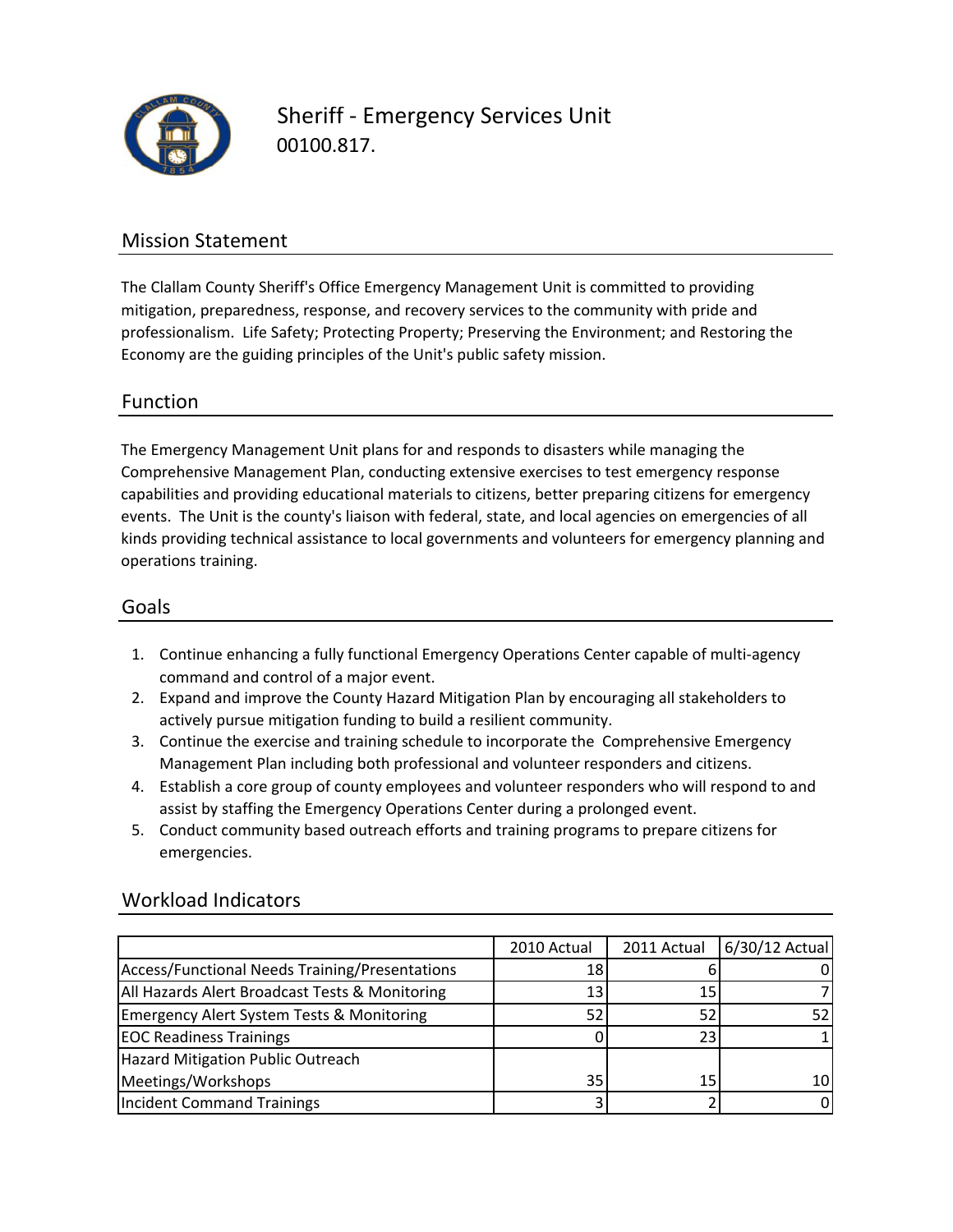| Incident Management Team Trainings/Presentations | 24 | 24              | 12 <sub>1</sub> |
|--------------------------------------------------|----|-----------------|-----------------|
|                                                  |    |                 |                 |
| Map Your Neighborhood Classes                    | 13 | 19 <sup>1</sup> |                 |
| <b>Public Presentations</b>                      | 15 | <b>26</b>       | 9               |
| People Trained in CERT                           |    | 30              | 15              |
| <b>Stakeholder Trainings</b>                     | 27 | 11              | 20              |
| <b>Stakeholder Planning Sessions</b>             | 63 | 97              | 44              |
| <b>State EMD Incident Notifications</b>          |    |                 |                 |
| <b>Team Tsunami Public Presentations</b>         |    |                 |                 |
| Training Exercises for Region and State          | 6  | 10I             |                 |

# Grant Funding Sources

- 1. Homeland Security Citizen & Law Enforcement Preparedness Grant
- 2. Homeland Security Planning Grant through Region 2
- 3. Homeland Security Citizen Corps Grant
- 4. FEMA Region X ‐ 5% Initiative Grant to Augment Hazard Mitigation Plan
- 5. Washington State Emergency Management Performance Grant

#### Revenues

|                                       | 2010 Actual** | 2011 Actual | $6/30/12$ Actual | 2013 Budget    |
|---------------------------------------|---------------|-------------|------------------|----------------|
| Taxes                                 |               |             |                  | 01             |
| <b>Licenses and Permits</b>           |               |             |                  | 01             |
| Intergovernmental Revenues            | 295,373       | 133,065     | 69,724           | 164,481        |
| <b>Charges for Goods and Services</b> |               |             |                  | 01             |
| <b>Fines and Forfeits</b>             |               |             |                  | 01             |
| Miscellaneous Revenues                |               | 6,304       | 738              | 01             |
| <b>Other Financing Sources</b>        |               |             |                  | $\overline{0}$ |
| Transfers In                          |               |             |                  | 0l             |
| <b>General Tax Support</b>            |               | 170,691     | 19,763           | 9,419          |
| Total                                 | \$295,373     | \$310,060   | \$90,225         | \$173,900      |

## Expenditures

|                                        | 2010 Actual** | 2011 Actual | 6/30/12 Actual | 2013 Budget |
|----------------------------------------|---------------|-------------|----------------|-------------|
| Salaries and Wages                     | 103,749       | 110,134     | 54,741         | 110,664     |
| <b>Personnel Benefits</b>              | 31,107        | 32,931      | 15,275         | 34,324      |
| <b>Supplies</b>                        | 30,261        | 21,780      | 14,745         | 17,662      |
| <b>Other Services and Charges</b>      | 9,212         | 13,968      | 4,414          | 11,250      |
| <b>Intergovernmental Services</b>      |               |             |                | 0           |
| Capital Outlays                        | 21,754        | 129,183     |                | 0           |
| <b>Interfund Payments for Services</b> | 33,277        | 2,064       | 1,050          | 0           |
| <b>Transfers Out</b>                   | 66,013        |             |                | 0           |
| Total                                  | \$295,373     | \$310,060   | \$90,225       | \$173,900   |

\*This did not become a budget under the Sheriff until 2010.